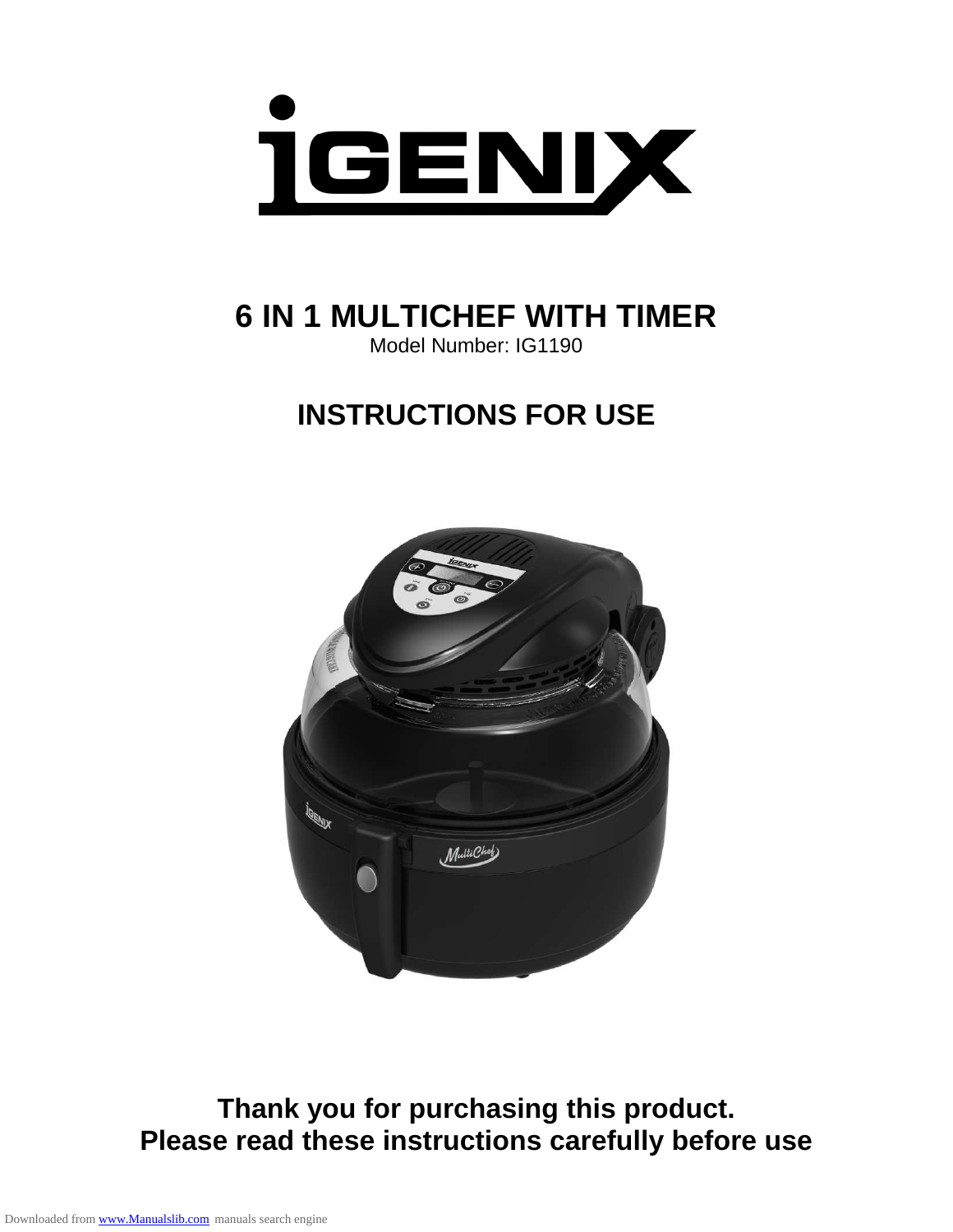

### **ABOUT YOUR IGENIX HALOGEN MULTI CHEF**

The Igenix Halogen Multi Chef cooks 2-3 times faster than a conventional oven which saves up to 60% of energy.



The Multi Chef combines a circular bowl with a large fan mounted in the lid so that hot air currents move down over the food, around the sides of the bowl and then back up to the fan. This creates a tornado-like flow of constantly moving, super-heated air that cooks and browns food quickly and thoroughly.

The Multi Chef lid is transparent, so that you can clearly see what you are cooking.

In addition, when meat, poultry or fish are cooked, fats and oils are blown away and fall through the racks into the bottom of the bowl. You will cook more nutritious meals which are lower in fat and cholesterol.

Please read the Operating Instructions in this manual carefully before use and retain for future reference.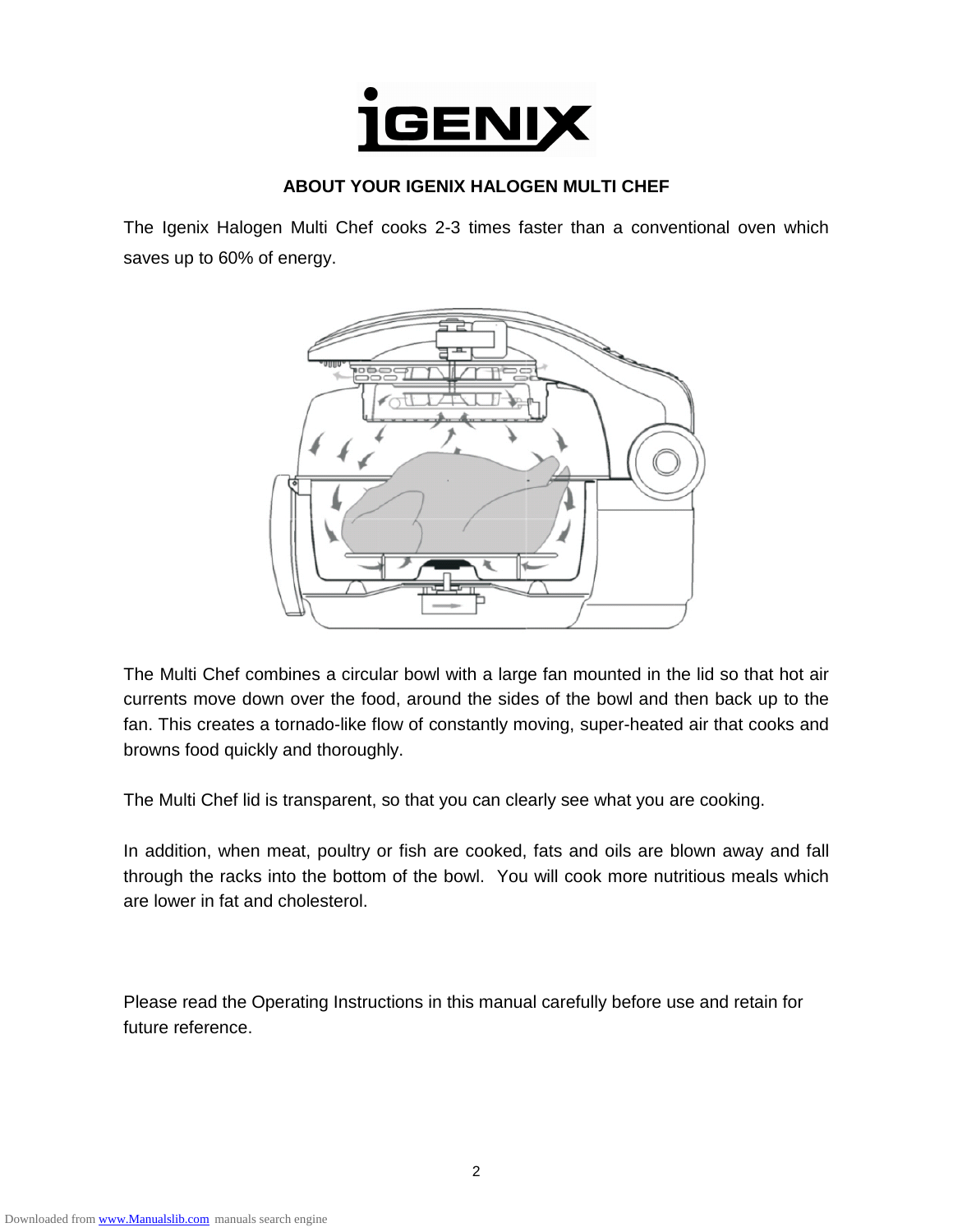# **Having trouble with your Multi Chef? …**

# **Try our troubleshooting guide on page 11.**

# If that does not solve the **issue contact us …**



**Tel:** 01473 271 272 **Fax:** 01473 270 733

**Email:** info@igenix.co.uk **Website:** www.igenix.co.uk

#### **Postal Address:**

Customer Service Department Pik-a-Pak Electrical Distributors 38 Bluestem Road, Ransomes Europark, Ipswich, IP3 9RR

*When writing or emailing us to report a fault please ensure you attach a copy of your proof of purchase. Please retain your original*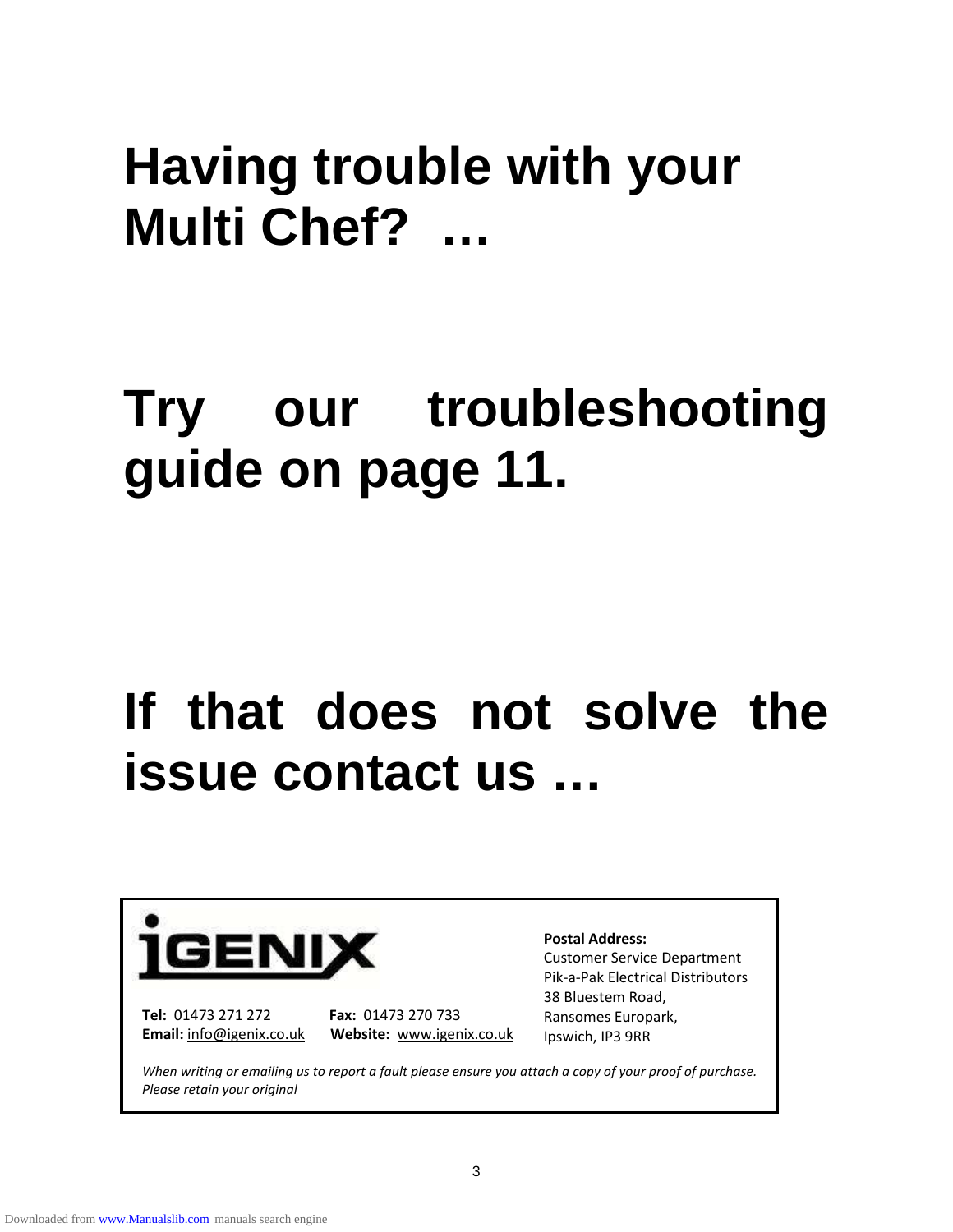## **SAFETY INSTRUCTIONS**

**Important:** This appliance is not intended for use by persons including children with reduced physical, sensory or mental capabilities, or lack of experience and knowledge, unless they have been given supervision or instruction concerning use of the appliances by a person responsible for their safety.

- 1. Read these instructions before use.
- 2. This appliance is for household use only. Do use not outdoors. Inappropriate use or failure to comply with the instructions, the manufacturer accepts no responsibility and the guarantee does not apply.
- 3. Do not use this appliance for anything other than its intended use.
- 4. Before using the appliance for the first time, ensure that the voltage indicated on the rating plate of the appliance matches the voltage in your home.
- 5. Do not turn the power on unless the appliance is properly assembled.
- 6. Close supervision is necessary when the appliance is used by or near children.
- 7. Do not operate this appliance if it has a damaged cord or plug, if it is not working properly or if it has been damaged or dropped. If the supply cord is damaged, it must be replaced by the manufacturer or its service agent or a similarly qualified person in order to avoid a hazard.
- 8. The use of attachments or accessories not recommended or sold by the manufacturer may result in fire, electric shock or injury.
- 9. Unplug the appliance from the electric socket when not in use, assembling or disassembling and before cleaning. Make sure the appliance cools down completely before assembling, disassembling or cleaning.
- 10. Do not let the cord hang over the edge of the table or counter or touch a hot surface.
- 11. Do not touch any hot surfaces on the unit. Always use the handles.
- 12. Ensure about 12-15cm of free space is left around the exterior or the unit when it is in use.
- 13. Do not cover the appliance when it is in use.
- 14. Do not place the unit near or touching flammable material such as curtains, tea towels, paper towels or oven gloves etc when the unit is in use.
- 15. Always close the lid before plugging the unit in and turning on the power.
- 16. Extreme caution must be taken when moving the appliance if it contains hot liquids
- 17. The unit should be operated on a separate electrical circuit from other operating appliances. If the electric circuit is overloaded with other appliances, this appliance may not operate properly.
- 18. Do not move or lift the oven while the unit is plugged in. Remove the plug from the socket first.
- 19. Do not clean the oven with metal scouring pads. Pieces can break off the pad and can touch electrical parts which could result in an electric shock.
- 20. To protect against electric shock, fire and injury to persons, do not immerse the power cord, plug or the unit in water or any other liquid.
- 21. When the unit is not in use ensure that the temperature setting is set to OFF on the unit and that the plug is removed from the socket.
- 22. In case of fire, do not extinguish the flames with water. Unplug the appliance and smother the flames with a damp cloth.

#### **SPECIFICATIONS**

| <b>Supply Voltage:</b> | 220-240V, 50-60Hz    |
|------------------------|----------------------|
| Max Output:            | 1000W                |
| Temperature range:     | $60 - 250^{\circ}$ C |
| Timer range:           | $0 - 119$ min        |
| <b>Capacity:</b>       | 9 Litres             |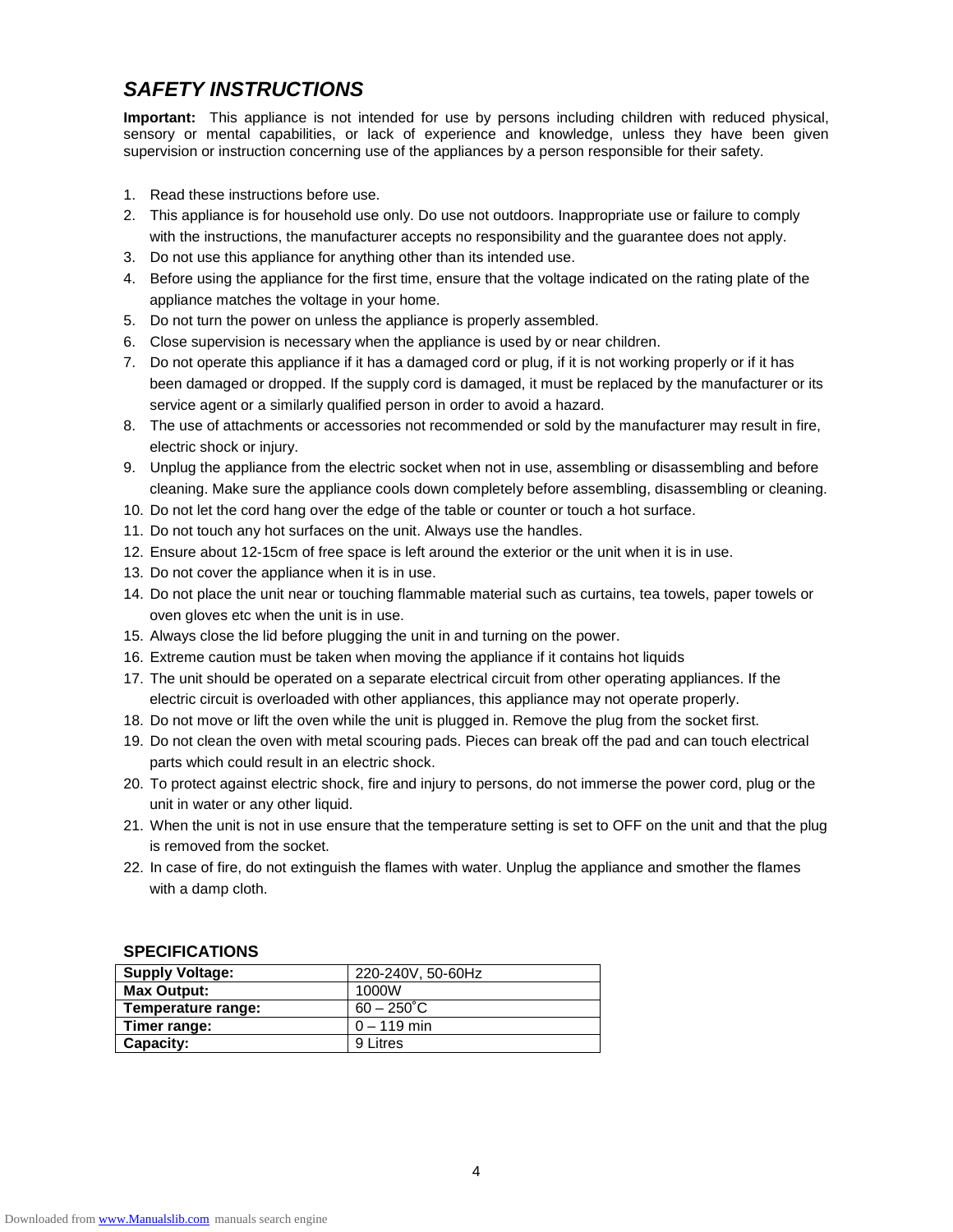# **IG1190 – Igenix Multi Chef at a Glance**



- 
- Tongs<br>Paddle
- 
- 
- 4. Non-stick Bowl 9. Top Cover<br>5. Heat Resistant Base 10. Lock Button 5. Heat Resistant Base
- 1. Tongs 6. Outer Housing<br>2. Paddle 1. T. Lid
	-
- 3. Wire Rack 8. Element Cover
	-
	-

# **Control Panel at a Glance**

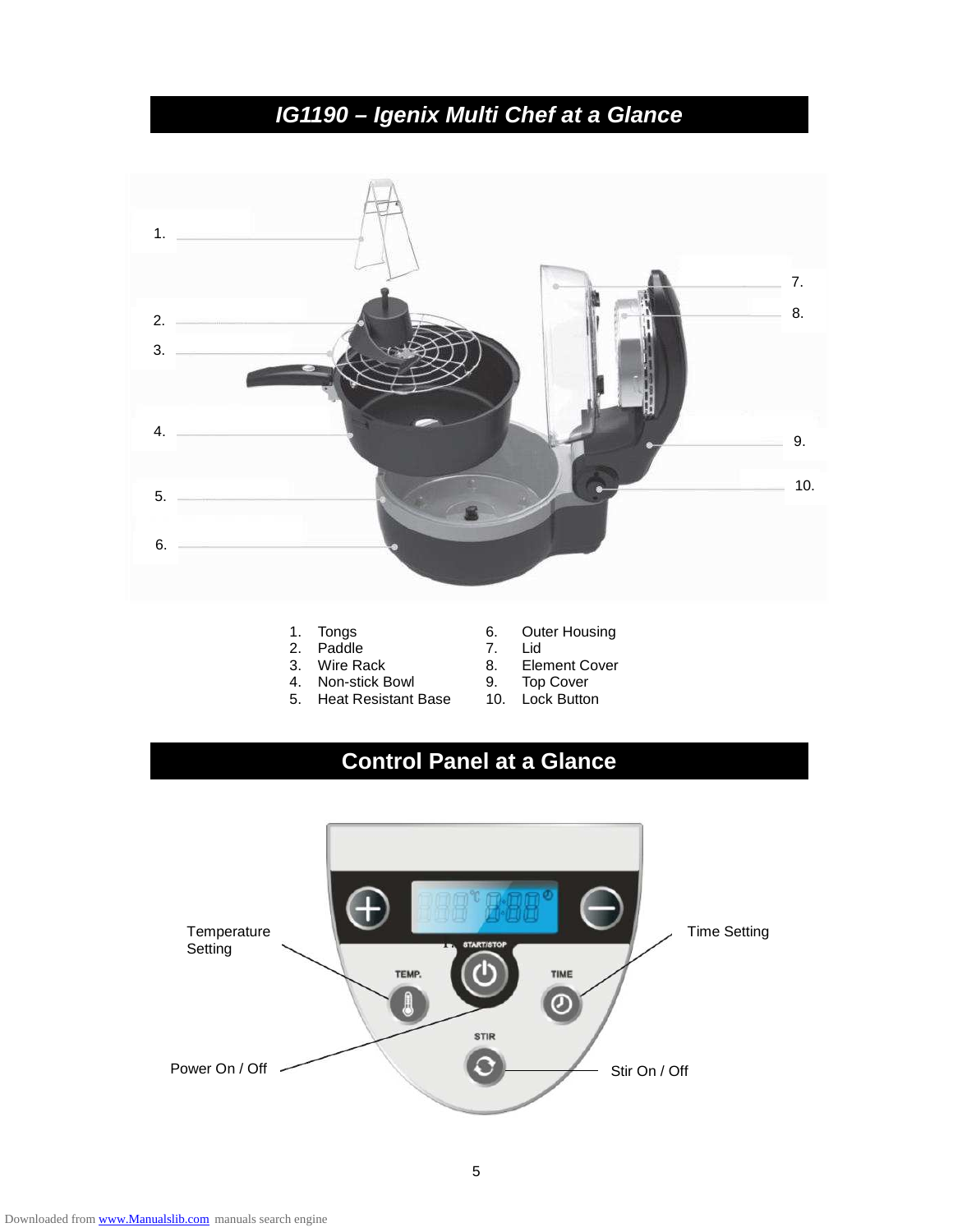# **Accessories Included:**



**Tongs –** A handy tool for moving the wire rack in and out of the cooking bowl.



**Paddle –** Use this when cooking chips or small sized foods as this will help to cook the food more evenly.



**Round Wire Rack –** Use these when baking, frying or roasting. Ideal for when cooking chicken, chicken wings, fish, steak or other meats

# **Before First Use**

- Ensure that the voltage in your home matches the voltage on the rating plate before using the unit.
- Carefully unpack the unit and remove all of the packaging materials. Place the unit on a flat, heat resistant, non flammable surface. Do not immerse the appliance, power cable or plug in water or any other liquid. To clean the unit itself, use a soft damp cloth, ensuring that warning labels are not rubbed off.
- Remove the non-stick bowl from the unit and wash in warm soapy water. Allow to completely dry before putting the bowl back into the unit. The tongs, round wire rack and paddle will also require washing. Allow to dry completely before using any of the accessories with the unit.
- Heat up the unit empty and at maximum temperature for 5 minutes. This will burn off the brand new smell. A little smoke may be produced on first use as the unit is burning off excess lubricants used during the manufacturing process. The smoke will disappear in a short while during use.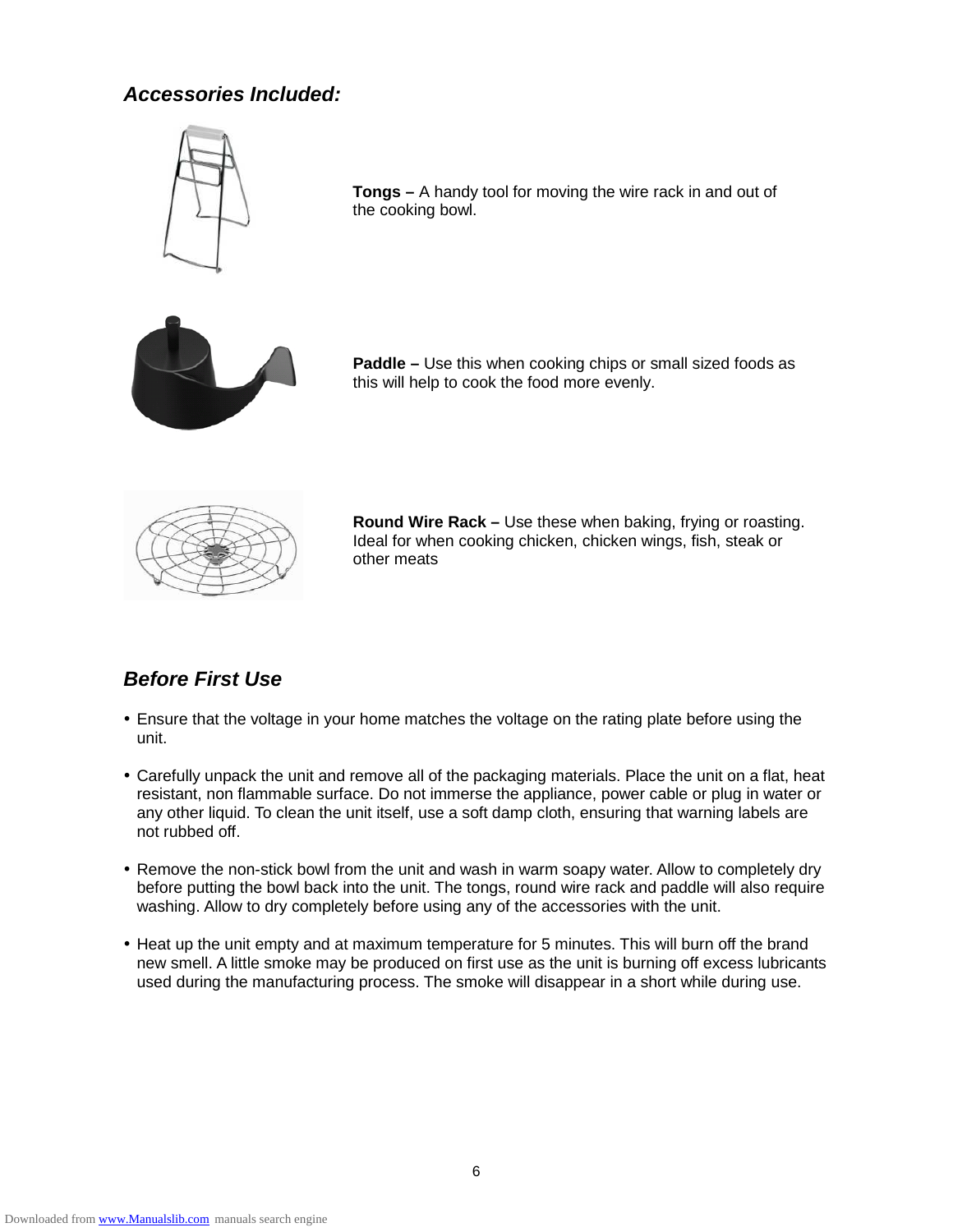# **Using your Multi Chef**

#### **Opening and Closing the Multi Chef:**



#### **How to install the round wire rack:**



**Note:** To install the paddle, reverse the sequence above.

#### **How to remove the bowl from the Multi-cooker:**



- 1. Open the lid and place the Baking Tray or Stir Paddle into the bowl before putting any food into the unit. When putting in the food into the bowl, keep it 15-20mm from the edge of the bowl to allow for maximum hot air circulation.
- 2. Close the lid of the multi-cooker, making sure that no food is touching the lid.
- 3. Plug the unit in power socket and switch on.
- 4. Press the 'Power On' button once.
- 5. Press the TIME button and the use the + and buttons to set your desired cooking time. Press and hold the + and – buttons to change the time in 10 minute increments.
- 6. Repeat step 5 but this time pressing the TEMP button.

**Note:** The cooker will switch on as soon as the temperature and cooking time has been set.

7. When the cooker has run for the set time it will automatically switch off and an alarm will sound to tell you.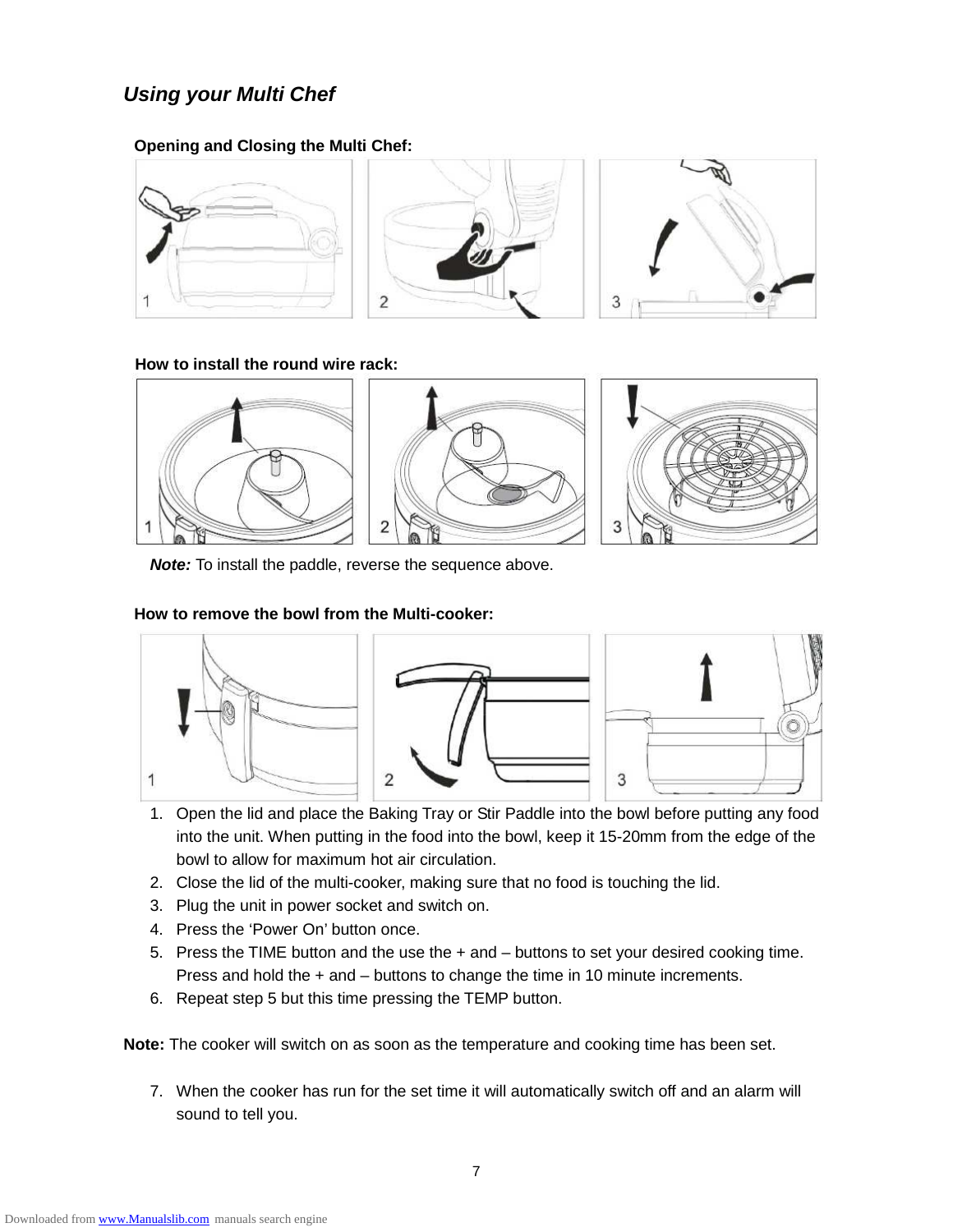# **Cooking Tips**

#### **Baking**

When using the Multi-cooker to bake biscuits, brownies, muffins or cookies, make sure you do not place the food directly into the non-stick bowl. For best results use an aluminium foil tray as these allow for faster and more even cooking. Pre-heating the cooker is not necessary.

#### **Air Frying**

Little or no oil is used in this type of cooking but the effect is like pan-frying or deep frying. If you do decide to use oil, only use a thin layer of oil spread over the food with a brush. A small amount of vegetable oil can be sprayed or brushed onto the bowl to prevent the food sticking to it during cooking. When the food has finished cooking carefully lift the lid of the cooker to allow the steam to escape and prevent the food from becoming soggy.

**Warning:** Use caution when opening the lid to prevent injury from the steam.

#### **Placing Foods for Optimum Cooking**

When placing several pieces of food on to the wire rack, be sure to leave at least 1.5cm between the food and the side of the bowl. This space allows the air to flow freely through the cooker. Also avoid stacking food on food in order to cook more at one time. The hot air must circulate freely in order to cook the food properly.

#### **Adapting Recipes**

As a rule of thumb, when using recipes intended for conventional ovens, temperatures will remain the same but cooking times will be less. After a short time you will easily be able to adapt your favorite recipes for the Multi Chef.

#### **Cooking Times**

The cooking times in the recipes in this book should be used only as a guide. You need to judge whether the food you are cooking weighs more or less than that which is used in the recipes and slightly adjust your cooking time accordingly. Watch the cooking progress through the glass bowl.

| <b>FOOD TYPE</b>          | <b>TEMPERATURE</b> | <b>TIME</b>       |
|---------------------------|--------------------|-------------------|
| Roast Beef Joint 1kgs     | 180°C              | 70 minutes        |
| Whole Roast Chicken 1.5kg | 200C               | 70 - 90 minutes   |
| <b>Chicken Breasts</b>    | 190C               | $15 - 20$ minutes |
| Pork Chops                | 200C               | $15 - 20$ minutes |
| Frozen Breaded Fish       | 200C               | $10 - 15$ minutes |
| Bacon                     | 220C               | 10 minutes        |
| <b>Roast Potatoes</b>     | 200C               | 30 minutes        |
| <b>Baked Potatoes</b>     | 200C               | 60 - 70 minutes   |
| Frozen Oven Chips         | 200C               | $15 - 20$ minutes |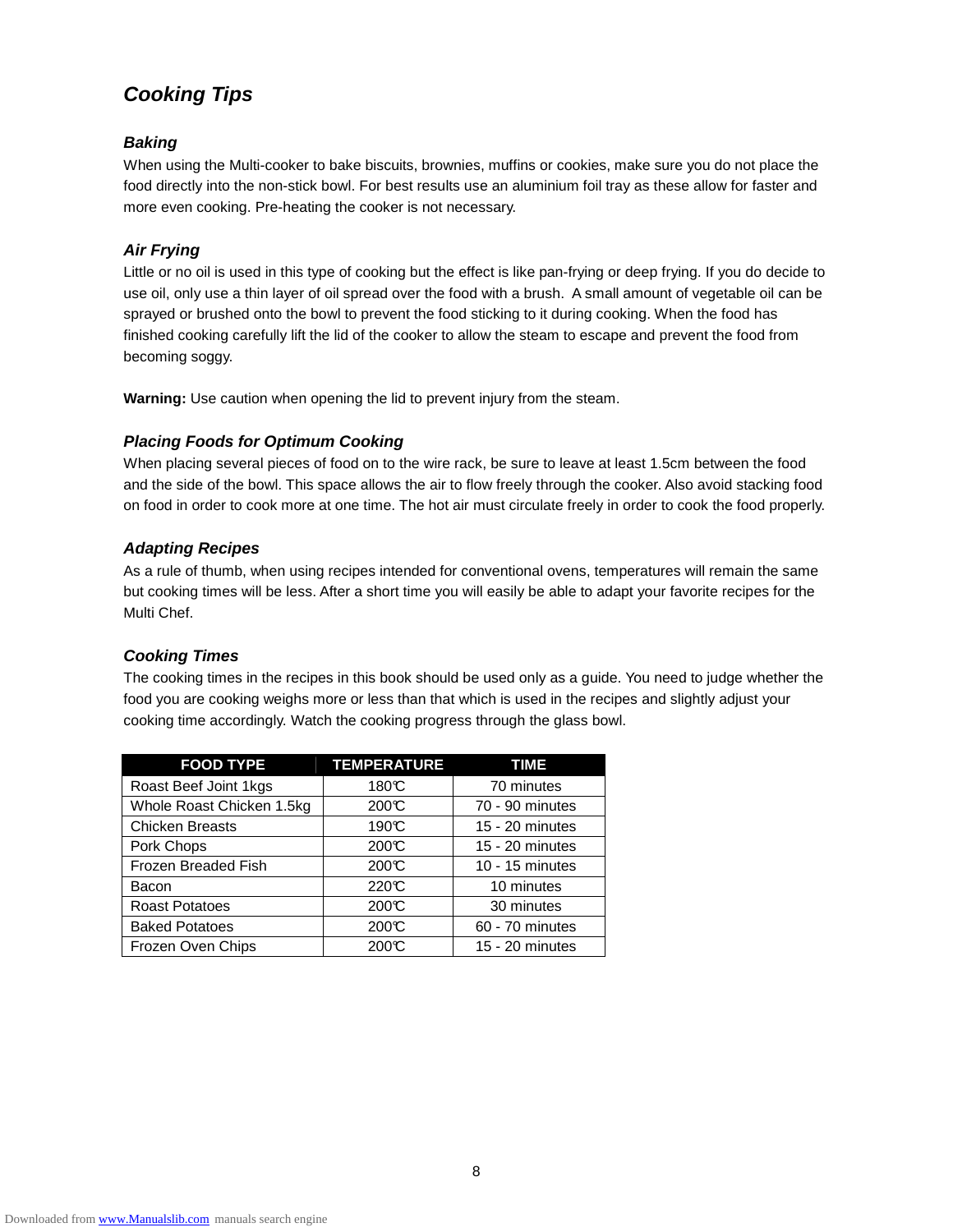| <b>TEMPERATURE GUIDE</b> |                    |  |
|--------------------------|--------------------|--|
| Wash                     | 000                |  |
| Defrost / Thaw           | 90C                |  |
| Slow Cook (low)          | 120C               |  |
| Slow Cook (high)         | 140C               |  |
| Reheat                   | 160C               |  |
| Bake                     | 170 <sup>°</sup> C |  |
| Roast                    | 200C               |  |
| Pre-Heat                 | 220C               |  |
| <b>BBQ / Grill</b>       | 220C               |  |
| <b>High Grill</b>        | 240°C              |  |
| Frv                      | 250C               |  |

All cooking times and temperatures given are suggestions only. Cooking times depend on the size and the weight of the food you are cooking. Please also refer to the cooking guidelines supplied on the food packaging.

## **Cleaning and Maintenance**

- 1. Unplug the cooker and allow it to cool completely before cleaning.
- 2. When the cooker is cool, remove the bowl and clean thoroughly in warm soapy water with a soft cloth. Do not use a scourer on the bowl as this will damage the non-stick coating.

**Note:** The bowl, wire rack and stir paddle are all dishwasher safe.

- 3. To clean the fan cover, make sure the unit is unplugged and has cooled completely. Wipe the top of the fan cover with a damp cloth or sponge to remove any grease. DO NOT immerse the lid, in water or any other liquid.
- 4. Ensure all parts are completely dry before storing the cooker away.

#### **Self Clean Function**

- 1. Add half an inch of warm water with a mild detergent to the bowl.
- 2. Close the lid and set a temperature of 60˚C and set the timer for 15 minutes. This will soften any cooked on food residue.
- 3. When the timer ends, unplug the cooker from the socket and allow to cool completely. The cooked on food should now be much easier to remove.
- 4. To clean the fan cover, allow it to cool completely and ensure that the cooker is unplugged.
- 5. Wipe the top of the unit with a damp cloth to remove any grease.

#### **Caution:**

- 1. Never immerse the lid, cord or plug in water or any other liquid.
- 2. If scrubbing is necessary, use a nylon or polyester mesh pad.
- 3. Do not use a metal pad or an abrasive material to clean the cooker.
- 4. Never use solvents or cleaning powder.

#### **Storage**

- Allow the appliance to cool completely before storing away.
- Store in a dry location
- Do not store any heavy items on top of the cooker as this may result in damage to the unit.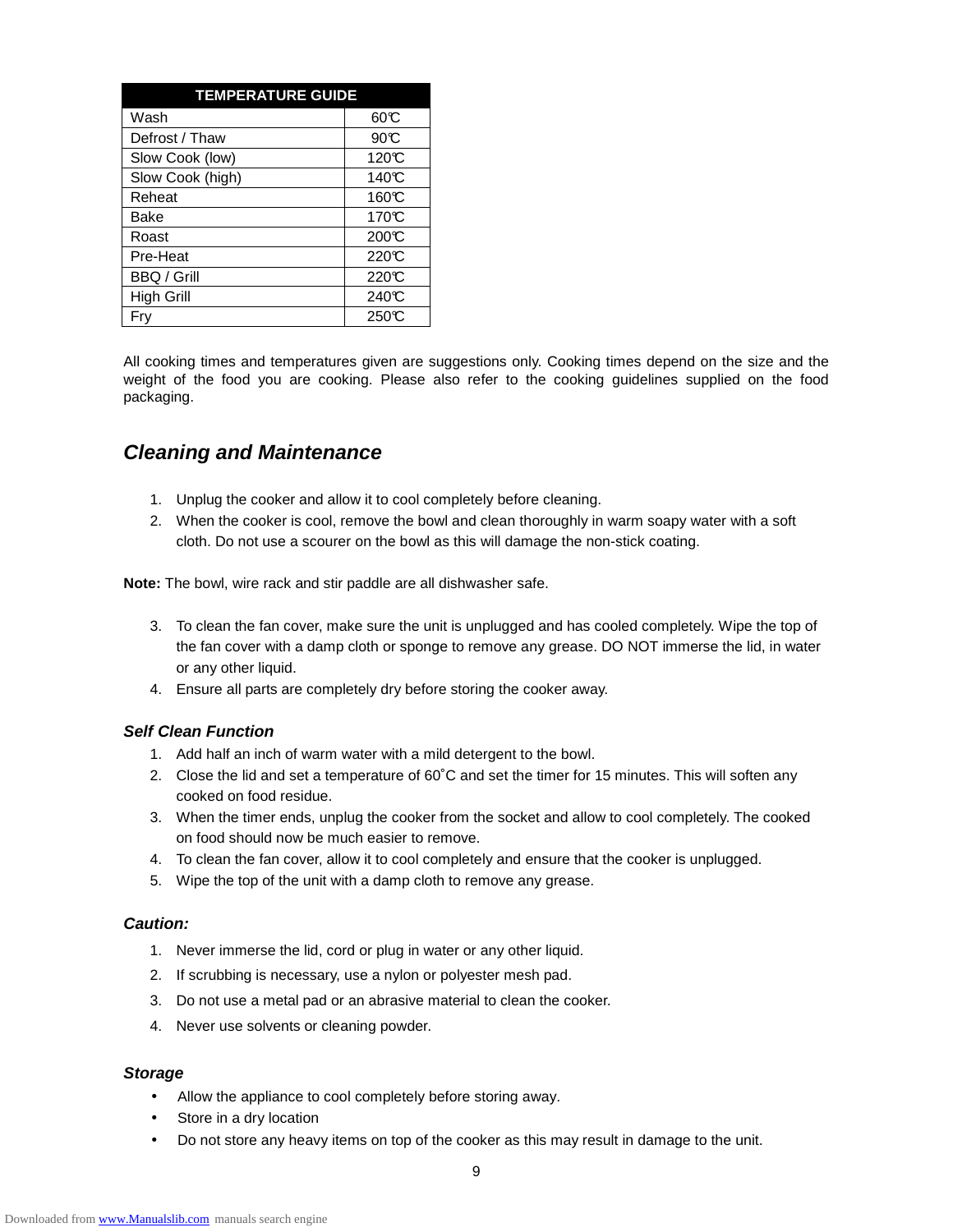# **Recipe Idea**

All cooking times are approximate. Always ensure the food is fully cooked inside before serving. The following recipe temperature and timings are for guidance only. Times may vary according to the weight of the food being cooked and to individual taste.

#### **Roast Beef with Ginger and Mustard**

#### Ingredients:

- 1 medium piece of topside beef Salt and black pepper
- 1 teaspoon of ground ginger example 2 tablespoons of water
- 1 teaspoon of fresh mustard 1 tablespoon of corn flour

#### Method:

- 1. Pre-heat the cooker to 200˚C.
- 2. Make small cuts into the beef and place in a metal roasting tin.
- 3. Combine the ginger and mustard and use the salt and pepper to season to taste.
- 4. Rub this mixture over the beef and into the cuts you made earlier and the cover with foil.
- 5. Place the roasting tin with the beef in on to the baking in the cooker for approximately 1 hour. Check regularly and adjust cooking time depending how you like your meat cooked.
- 6. When meat is cooked remove the meat from the roasting tin and leave in the foil.

#### To make the gravy:

- 1. Transfer the juices from the roasting tin to a saucepan.
- 2. Blend the corn flour and water and add to the saucepan.
- 3. Bring to the boil, stirring as it thickens.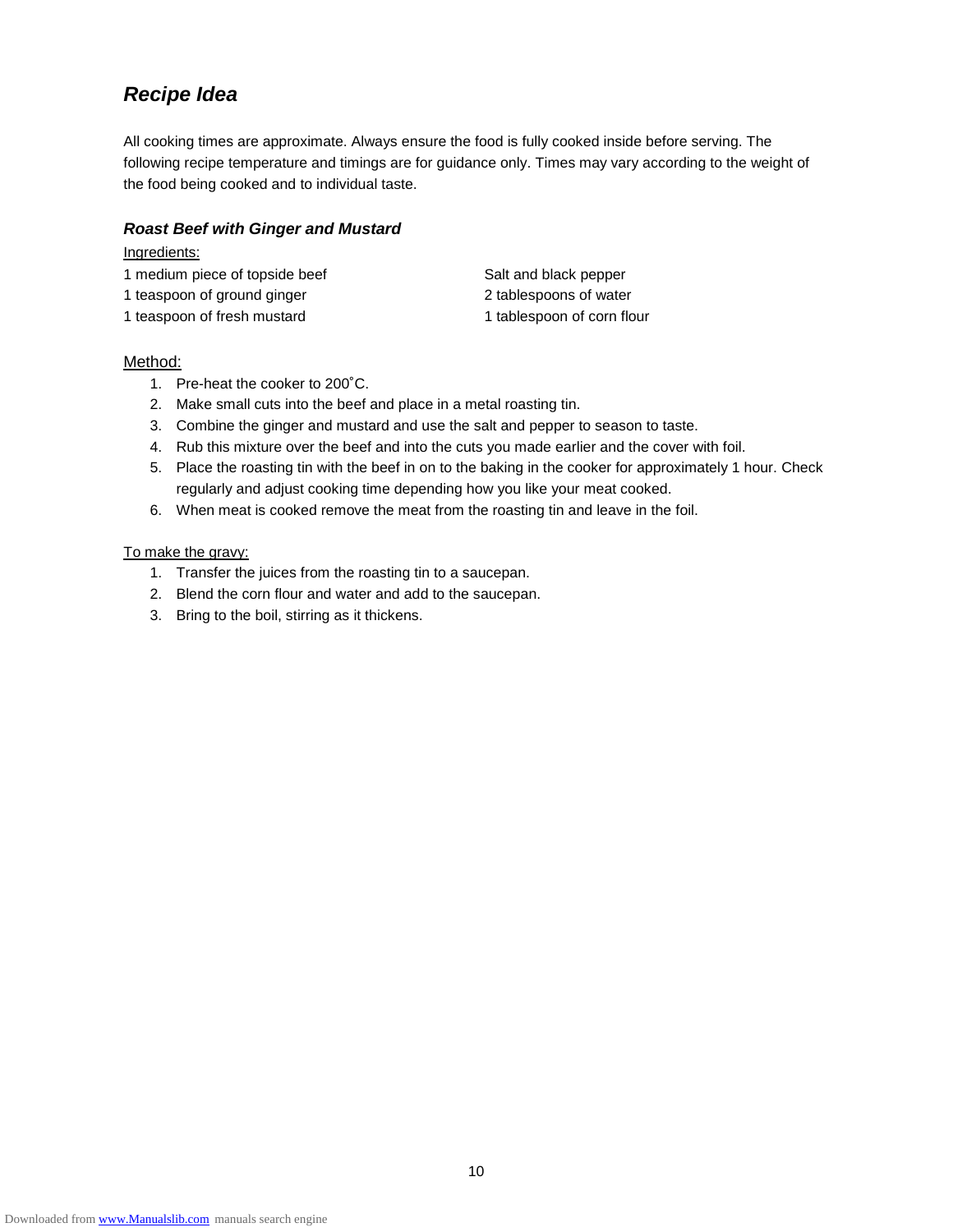# **Trouble Shooting**

| Problem                               | <b>Causes</b>                      | <b>Solution</b>                     |  |
|---------------------------------------|------------------------------------|-------------------------------------|--|
| The appliance is not working.         | The appliance is not plugged in.   | Check that the appliance is         |  |
|                                       |                                    | plugged in correctly.               |  |
|                                       | The appliance is switched on but   | Close the lid.                      |  |
|                                       | does not work.                     |                                     |  |
|                                       | The motor is running but the       | <b>Contact our Customer Service</b> |  |
|                                       | appliance does not heat up.        | Department on 01473 271272.         |  |
| The removable paddle does not         | Paddle is not installed correctly  | Install paddle correctly.           |  |
| turn.                                 | Paddle is installed correctly.     | <b>Contact our Customer Service</b> |  |
|                                       |                                    | Department on 01473 271272.         |  |
| Food is not cooking evenly.           | The paddle has not been installed. | Fit the paddle.                     |  |
|                                       | The food has not been cut into     | Cut the food to similar sizes.      |  |
|                                       | similar sized pieces.              |                                     |  |
| The chips are not crispy enough.      | The wrong variety of potatoes has  | Choose a variety of potato          |  |
|                                       | been used.                         | recommended for chips.              |  |
|                                       |                                    | wash the potatoes for a long time   |  |
|                                       | The potatoes are insufficiently    | to remove excess starch, then       |  |
|                                       | washed and / or not completely     | drain and dry them before           |  |
|                                       | dried.                             | cooking. They must be completely    |  |
|                                       |                                    | dry.                                |  |
|                                       | The chips are too thick.           | Cut the chips thinner.              |  |
| The chips break up during<br>cooking. | The potatoes used are recently     | Reduce the quantity of potatoes     |  |
|                                       | harvested and have a higher        | being cooked and adjust the         |  |
|                                       | water content.                     | cooking time accordingly.           |  |
| The appliance is unusually noisy.     | The motor may not be working as    | <b>Contact our Customer Service</b> |  |
|                                       | it should.                         | Department on 01473 271272.         |  |
| The paddle stops turning during       | The paddle is not positioned       | Use an oven glove, re-install the   |  |
| cooking.                              | correctly.                         | paddle correctly and close the lid. |  |

### **Disposal Information**

**Disposal of old electrical appliances** The European Directive 2002/96/EC on Waste Electrical and Electronic Equipment (WEEE), requires that old household electrical appliances must not be disposed of in normal unsorted municipal waste. Old appliances must be collected separately in order to optimise the



recovery and recycling of the materials they contain and reduce the impact on human health and the environment. The crossed out "wheeled bin" symbol on the product reminds you of your obligation, that when you dispose of the appliance it must be separately collected. Consumers should contact their local authority or retailer for information concerning the correct disposal of their old appliance.